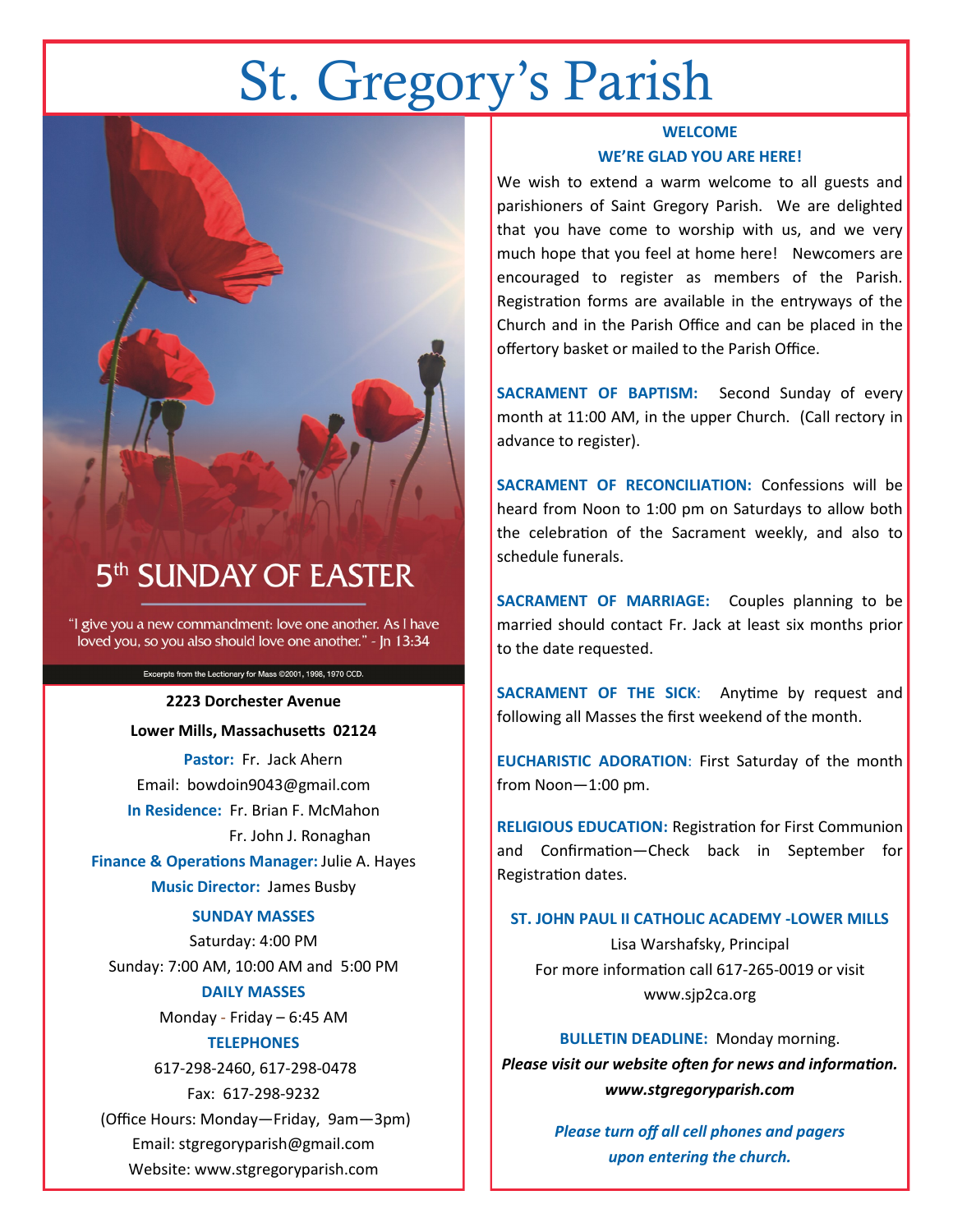#### *St. Gregory Dorchester*



I give you a new commandment, that you love one another. Just as I have loved you, you should also love one another. By this everyone will know that you are my disciples, if you have love for one another.

 $-$ -Jesus (in John 13:34-35)

#### **ENTRANCE HYMN:# 544**

*Sing A New Song*

#### **RECESSIONAL HYMN: BB# 320**

*Lift High the Cross*



#### **SATURDAY, MAY 18**

4:00 PM Mary Magdalene Thanh Do (Anniversary)

#### **SUNDAY, MAY 19**

7:00 AM Edel Quinn (75th Anniversary) 10:00 AM Anna & Frank Higgins (Memorial) 5:00 PM Holy Souls in Purgatory

#### **TUESDAY, MAY 21**

6:45 AM Rev. Celsus Repole, OFM, Cap(Memorial)

#### **WEDNESDAY, MAY 22**

6:45 AM Leo Bibinski (1st Anniversary)

#### **THURSDAY, MAY 23**

6:45 AM Mary Therese Minh Phuong (Anniversary)

#### **FRIDAY, MAY 24**

6:45 AM Daniel & Mary Coleman (Memorial)

#### **SATURDAY, MAY 25**

4:00 PM Maureen Comerford (4th Anniversary)

#### **SUNDAY, MAY 26**

| 7:00 AM   | Henry & Helen Lunny (Memorial)        |
|-----------|---------------------------------------|
| 10:00 AM  | Sharon Benner & Michael DeGrechie     |
|           | (3rd Anniversary)                     |
| $5:00$ PM | In Thanksgiving (Yolande Breneus) and |
|           | <b>Immaculate Mary</b>                |

#### **Please also keep in your prayers**

James Cloghessy whose funeral was celebrated during this past week.

#### **Apartments Needed**

Recently there are a number of calls from parishioners being displaced because of sale of a house. If you know of apartments or rooms for rent, please call the rectory.

#### **Contact Information for Fr. Jack**

**If ever you wish to reach me for anything feel free to leave a message on my phone in the rectory 617-298-2460.** 

**My email address is [bowdoin9043@gmail.com.](mailto:bowdoin9043@gmail.com) You may also call my cell in an emergency at 617-686-0290. Please never hesitate to contact me.**



FROM

**PASTOR** 

Help us to reach our goal! Since the launch of the 2019 Catholic Appeal, St. Gregory's has raised **\$26,071** towards our 2019

Catholic Appeal goal of **\$32,622.**

A Sincere thank you to all who have contributed thus far. To join our Parish-wide effort, please find an in-pew envelope at the back of the Church or donate online at **www.bostoncatholicappeal.org**

> **Dorchester Lower Mills Civic Association** Our next meeting will be held in St. Gregory's Auditorium on **Tuesday, May 21st at 7PM**

*•*Area B/C Community Police Officers

•Super intendent Nora Baston, Deputy James Chin, Bureau of Community Engineering, Boston Police Dept. •Bernadette Kaempf, President - Dorchester Neighbors, Inc. Discuss new program to help older adults live in their homes.

•Election of Officers & Executive Board •Merchant Highlight—The Ice Creamsmith



#### **ST. GREGORY 60 & OVER**

Our next meeting will be held in the Auditorium

on Tuesday, May 21st. Coffee & Donut at

11:30 a.m., Bingo at 12:30 p.m.

## $\mathcal{\overline{S}}$ Saint John Paul II CATHOLIC ACADEMY

#### **Adults and Seniors!**

Learn to use technology. This 15 hour course is offered at St. John Paul II Catholic Academy in Lower Mills during the months of May, June, July and/or October. Only \$50! You may qualify for internet access for only \$9.95/month! Topics include online banking, job search, financial literacy, communicating with friend and family and more! For more information contact the Technology Instructor, John Cain at jcain@sjp2ca.org. You may call John at (cell) 857-869-6378 or (school) 617-265-0019 x6145.